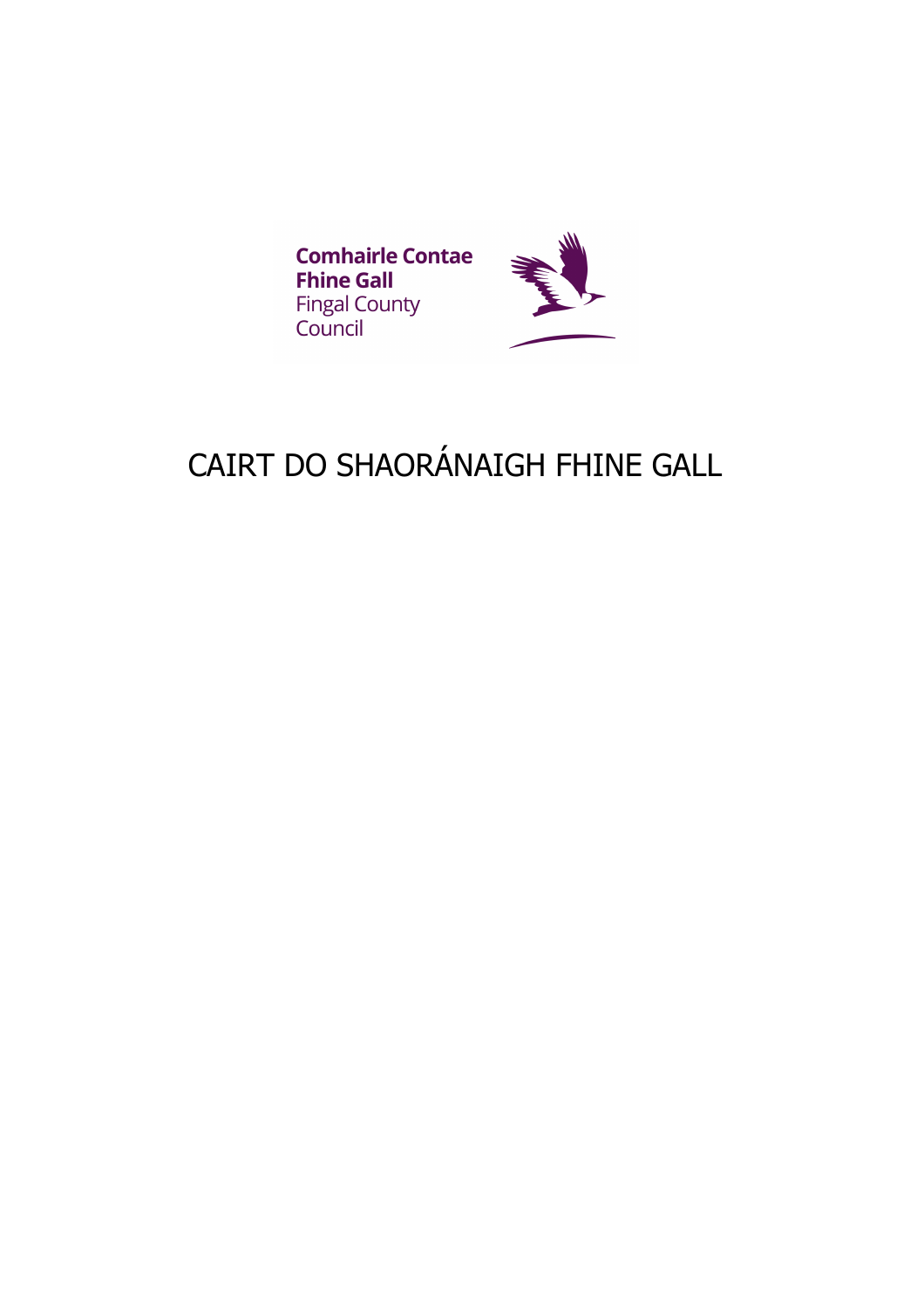# **Comhairle Contae Fhine Gall**

Fingal County Council

# **RÉAMHRÁ**

Is soláthróir seirbhíse poiblí é Comhairle Contae Fhine Gall. Ciallaíonn sé sin gurb é ár ról fíorsheirbhís a thabhairt dár saoránaigh. Táimid ag iarraidh do chaighdeán saoil agus do thimpeallacht fhisiceach a fheabhsú ar bhealach nach mbainfidh an bonn den cháilíocht beatha a bheidh ag glúnta amach anseo.

Má táimid chun é sin a dhéanamh caithfimid oibriú i gcomhpháirtíocht leatsa an Saoránach. Is iomaí rud is féidir leat a dhéanamh. Tá go leor de chistí na Comhairle á n-úsáid le fadhbanna a réiteach a d'fhéadfaí a chosc le dea-shaoránacht. Féach an t-airgead a chaithimid ag glanadh bruscair gach bliain? Samhlaigh dá ndéanfadh saoránaigh cinneadh gan bruscar a chaitheamh ar na sráideanna anseo? Dá mbeadh an áit glan ó bhruscar, d'fhéadfaimis an t-airgead sin a úsáid ar rudaí a bhfuil fíor-ghá leo ar nós maoiniú méadaithe do Scéimeanna Deontas do Dhaoine faoi Mhíchumas, bheimis in ann tuilleadh leabhar a cheannach don leabharlann agus bheimis in ann saoráidí Pobail agus Caitheamh Aimsire a fhorbairt a bhfuil géarghá leo.

Tá an Chairt Saoránach seo dréachtaithe againn ionas gur féidir leatsa, an Saoránach, a bheith cinnte faoin gcaighdeán seirbhíse ar féidir leat a bheith ag súil leis uainn i gComhairle Contae Fhine Gall mar atá luaite inár bPlean Corparáideach. Is mian linn insint go soiléir duit freisin conas is féidir leatsa, mar Shaoránach, do chúram a chur i gcrích chun cáilíocht beatha gach duine i bhFine Gall a fheabhsú.

# **IS FÉIDIR LEAT A BHEITH AG SÚIL LEIS NA RUDAÍ SEO UAINNE**

I gComhairle Contae Fhine Gall táimid ag iarraidh seirbhís den scoth a thabhairt dár saoránaigh go léir. Tuigimid go bhféadfadh ár saoránaigh a bheith difriúil ag brath ar aois, inscne, creideamh, cine, ballraíocht den Lucht Siúil, míchumas, claonadh gnéis, stádas pósta agus stádas teaghlaigh. Déanfaimid cinnte go seasfaimid le reachtaíocht chomhionannais (cosúil leis an Acht um Stádas Comhionann, arna leasú, 2004) agus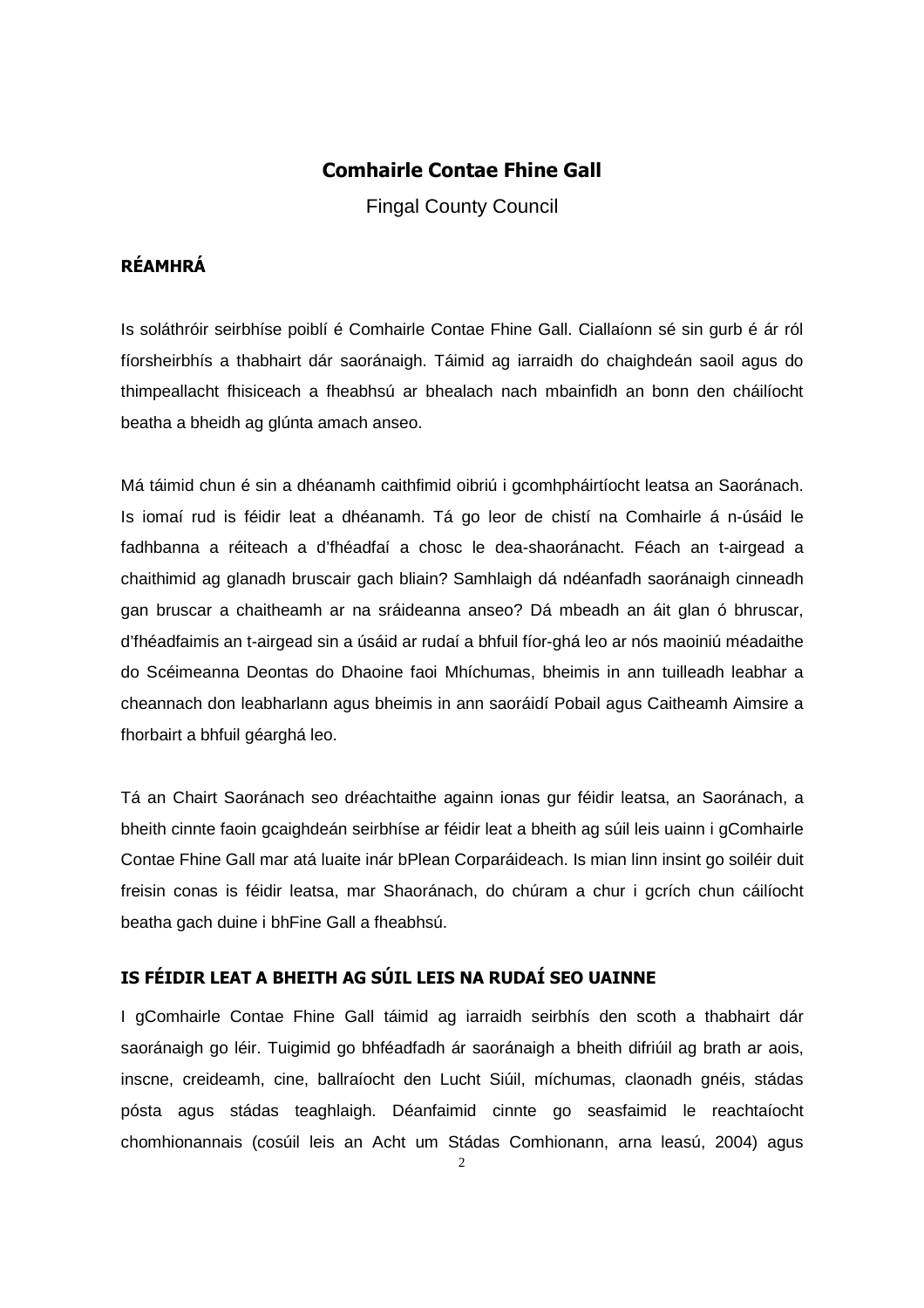oibreoimid chun fáil réidh le haon srianta a chuireann cosc ar ghrúpaí nó ar dhaoine aonair ár seirbhísí a rochtain. Cuirfear an fhoireann faoi oiliúint ionas gur féidir linn na riachtanais éagsúla sin a thuiscint agus freagra níos fearr a thabhairt orthu.

#### **Rochtain Fhisiceach**

Coinneoimid ár n-oifigí glan, inrochtana, báúil do dhaoine faoi mhíchumas agus cuimseofar leis "Ag Tógáil do Chách, Treoirlínte ó Leabhrán an Údaráis Náisiúnta Míchumais" a mhéid is féidir. Beidh ómós againn dod' cheart chun príobháideachais agus éascóimid é chomh fada agus is féidir linn.

## **Faisnéis**

Tabharfaimid faisnéis atá soiléir agus cruinn agus tabharfaimid duit in am é. Déanfaimid forbairt bhreise ar ár suíomh gréasáin. Tabharfaimid faisnéis ar bhealach atá "báúil don úsáideoir" agus beidh ár bhfoirmeacha iarratais chomh héasca a léamh, agus a thuiscint agus is féidir agus tá foinsí eolais ar fáil i mBraille agus i bhfoirm Closamhairc.

#### **Caoithiúlacht agus Cúirtéis**

Caithfimid lenár saoránaigh ar fad go múinte agus tabharfaimid freagra orthu chomh tapa agus is féidir linn. Ba mhaith lenár bhfoireann go mbeadh tusa an saoránach múinte leo féin freisin fad is a bheidh tú i mbun gnó linn. Tabharfaimid ainmneacha teagmhála duit i ngach cumarsáid. Tabharfaimid admháil ar gach litir a dteastaíonn freagra uathu taobh istigh de thrí lá oibre ó fhaightear iad. Eiseoimid freagraí iomlána taobh istigh de 15 lá oibre. Má theastaíonn tuilleadh ama míneoimid na cúiseanna go raibh moill orainn ag scríobh ar ais. (Mar shampla, tarlaíonn sé uaireanta go leagtar síos teorainneacha ama sa reacht agus ní bhíonn aon smacht againn orthu sin i.e. Iarratais Phleanála, Saoráil Faisnéise etc.) Tabharfaimid freagra ar do ghlaonna teileafóin laistigh de 20 soicind ó ghlaonn tú agus inseofar ainmneacha na rannóige duit agus an té atá ag freagairt an ghlao. Tabharfaimid tuairisc ar mar atáimid ag cloí leis na spriocanna sin inár dTuarascáil Bhliantúil.

#### **Saoráidí Fáilte**

Caithfimid le d'fhiosrú chomh tapa agus is féidir. Má chaitheann tú fanacht, míneoimid duit cén fáth. Déanfaimid cinnte go bhfuil comharthaí crochta inár limistéir fháilte, agus go bhfuil siad glan, néata agus compordach. Tá meas againn ar do cheart chun príobháideachais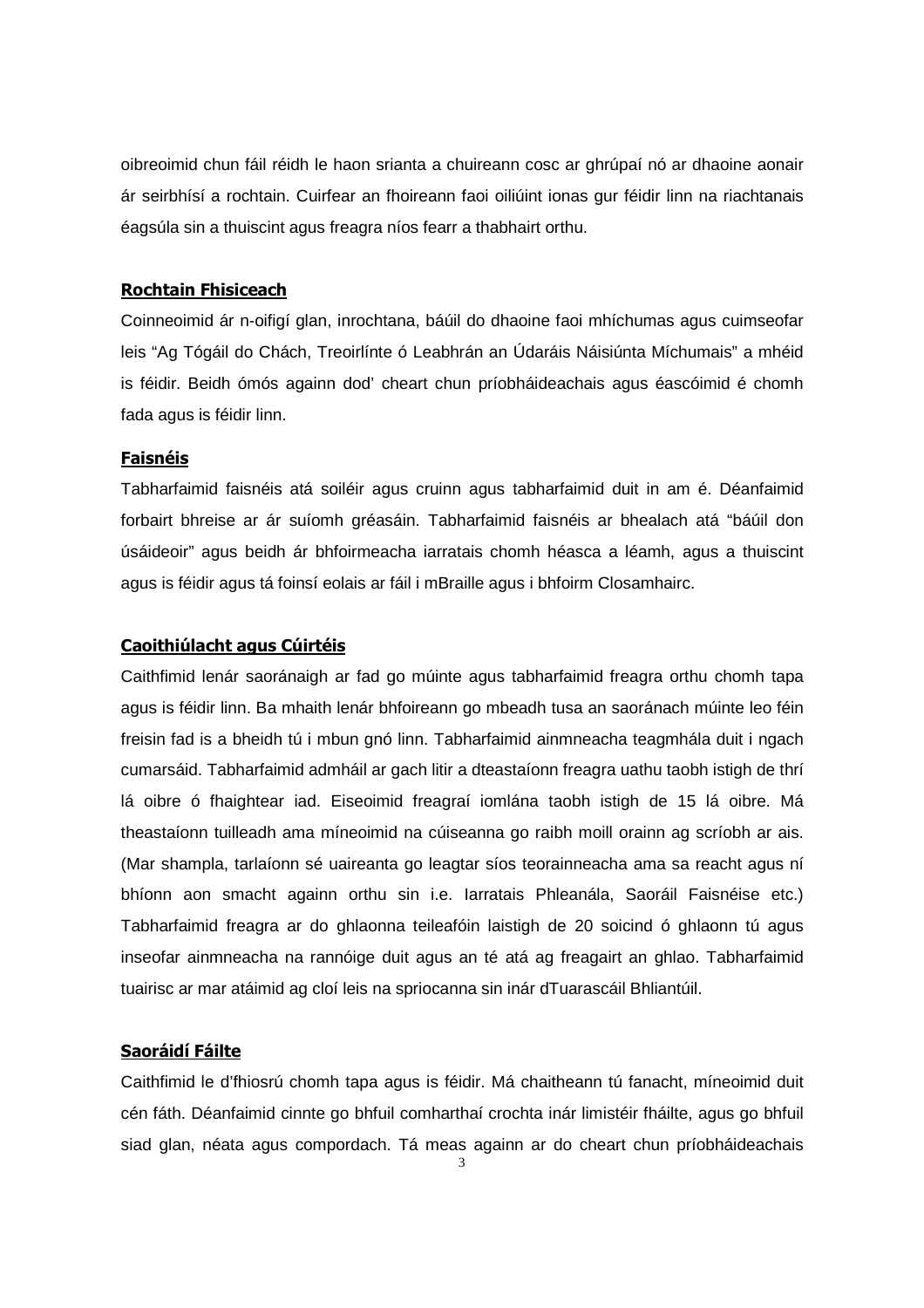agus déanfaimid iarracht saoráidí agallaimh príobháideacha a chur ar fáil duit má bhíonn siad uait. Gheobhaidh tú raon bileoga faisnéise ag ár ndeasca fáilte. Úsáidfimid na limistéir sin freisin nuair is féidir chun faisnéis reachtúil a thaispeáint. Cinnteoimid go mbeidh inrochtaineacht ann do chathaoireacha rothaí agus do dhaoine atá dall.

## **Gearáin**

Feidhmeoimid nós imeachta gearán a bheidh trédhearcach agus éasca a úsáid ag cinntiú comhordú éifeachtúil le comhlachtaí reachtúla (i.e. An tOmbudsman, An Coimisinéir Faisnéise, etc.)

# **Rogha**

Cuirimid raon roghanna ar fáil i dtaca le modhanna íocaíochta agus uaireanta oscailte.

# **Teangacha Oifigiúla**

Éascóimid an dátheangachas (Béarla/Gaeilge) a mhéid is féidir linn agus aithneoimid teangacha eile freisin de réir mar is cuí.

# **Comhairliúchán**

Toisc gur féidir leatsa an saoránach, cuidiú linn ár ngnó a dhéanamh ar bhealach níos fearr gheobhaidh tú "Tuairimí faoin Seirbhís/Foirmeacha Gearán" ag ár bpointí teagmhála poiblí. Ina theannta sin, déanfaimid Suirbhéanna Saoránach go rialta maidir le raon leathan dár gcuid seirbhísí.

# **TÁ AN POBAL AG SÚIL LEIS SEO UAITSE**

#### **Do thimpeallacht a chosaint**

**Bruscar** 

- Coinnigh ár sráideanna glan. Cuir bruscar isteach i mboscaí bruscair ar an tsráid nó tabhair abhaile é agus cuir i do bhosca bruscair mór é.
- Glac cúram as an gcosán poiblí agus as ciumhais féir ar aghaidh do thí nó d'áitreabh gnó, toisc gurb ortsa atá an fhreagracht as. Scuab agus bearr an féar go rialta.

Diúscairt Mhídhleathach: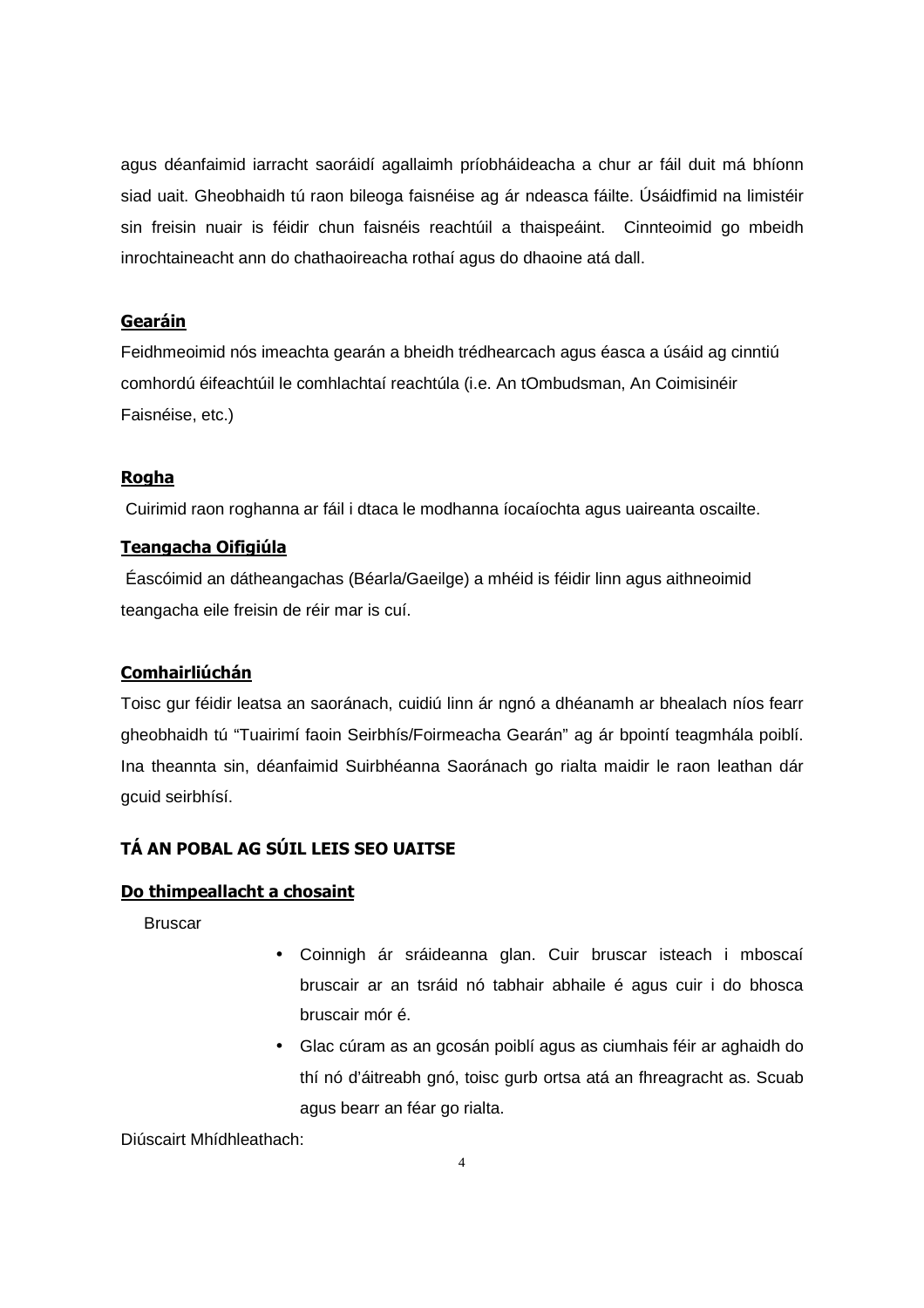- Coinnigh ár dtaobh tíre glan agus gleoite agus ná húsáid ach cuideachtaí bruscair atá cláraithe chun fáil réidh le brablach tógálaithe, seanchuisneoirí, earraí geala agus troscán. Ar tháille bheag, gheobhaidh tú réidh le fearais nach bhfuil uait ag ár n-ionaid Athchúrsála Sibhialta. Má tá seancharr agat nach bhfuil uait níos mó, glaoigh orainn agus tabharfaimid linn é ar tháille bheag agus gheofar réidh leis i gceart.
- Athchúrsáil: • Laghdaigh, athúsáid, athchúrsáil – Úsáid do bhoscaí bruscair glasa agus/nó ár nIonaid Athchúrsála Sibhialta.

Araidí Rothaí:

• Ná fág d'araid rothaí folamh ar an gcosán go buan. Tabhair ar ais chuig do theach/áitreabh féin é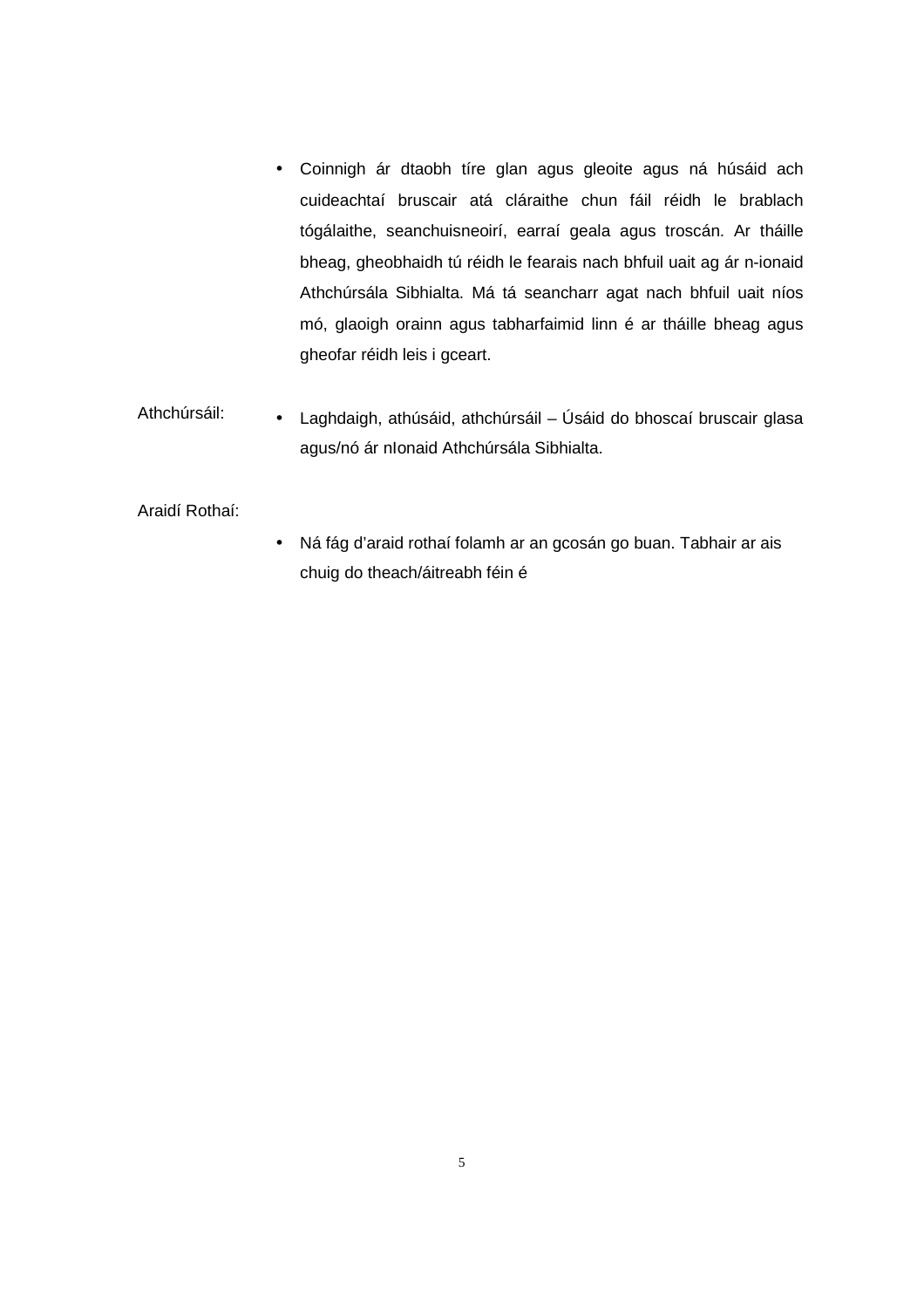Soláthar Uisce:

• Stop ag cur uisce amú. Bí spárálach leis an uisce i do theach nó gnó agus deisigh sceitheadh gan mhoill.

## Aibhneacha agus Srutháin:

- Glac cúram (le do chomharsana nó comhghleacaithe oibre) as stráice abhann nó srutháin a théann tríd d'eastát nó tailte gnó. Coinnigh glan é agus glan an bruscar agus an smionagar go rialta.
- Coinnigh ár n-aibhneacha agus srutháin úr agus glan. Ná caith seanábhar tí nó tralaithe siopadóireachta isteach in aibhneacha nó srutháin.

Madraí agus peataí eile:

• Coinnigh smacht ar do pheata i gcónaí. Ná lig dod' mhadra nó peata a bheith ar seachrán nó ar strae i limistéir phoiblí. Má shalaíonn sé an Pháirc Phoiblí, spás oscailte nó an cosán úsáid do scúp chun é a phiocadh suas agus tabhair abhaile é le caitheamh amach go sábháilte. Soláthraímid scúip saor in aisce ag ár n-oifigí poiblí.

Páirceanna & Spásanna Poiblí:

• Bain sult le chéile as ár bpáirceanna poiblí agus spásanna oscailte. Ná cuir isteach ar dhaoine eile atá ag baint sult as na háiseanna, ná bí ionsaitheach, ná seinn ceol ard, ná hól alcól nó ná déan aon ghníomhaíocht a chuirfidh cantal agus a chuirfidh isteach ar dhaoine eile a bheidh ag úsáid ár spásanna poiblí agus oscailte.

Crainn & Cur Poiblí:

• Ómós dár scéimeanna curadóireachta poiblí. Tá siad ann ar mhaithe le gach duine. Ná déan damáiste agus ná scrios plandaí sráide, crainn nó ceapaí bláthanna.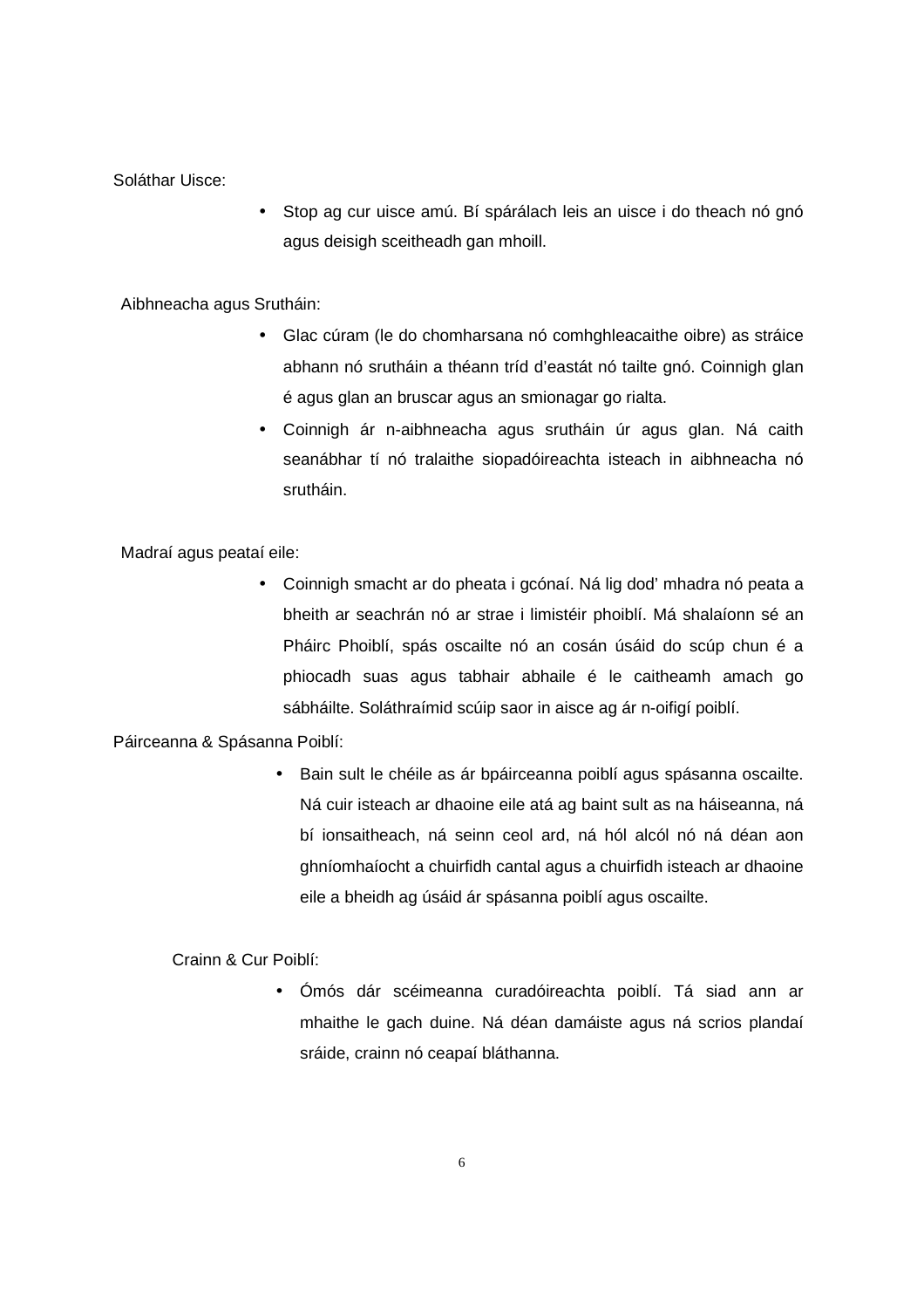# **Tiomáin go cúramach**

Luas:

• Tabhair ómós do na teorainneacha luais agus tiomáin go cúramach go háirithe i limistéir thógtha, cosúil le do limistéar cónaithe féin, gar do scoileanna, limistéir súgartha, séipéil nó ionaid siopadóireachta.

Tiomáint ar meisce:

• Bíodh ómós agat don bheatha, ná bí ag ól agus ag tiomáint.

Páirceáil:

• Ná páirceáil ar spásanna oscailte/ciumhaiseanna féir, nó ar chosáin. Is do choisithe iad sin agus ní d'fheithiclí.

#### **Bí i do chomharsa maith**

Comharsana:

- Bí i do chomharsa maith. Caith le do chomharsa, díreach mar ba mhaith leat go gcaithfí leat féin.
- Bíodh a fhios agat cá bhfuil do chuid leanaí i gcónaí agus déan cinnte go dtuigeann siad an gá le hómós a thabhairt do dhaoine eile agus dá maoin.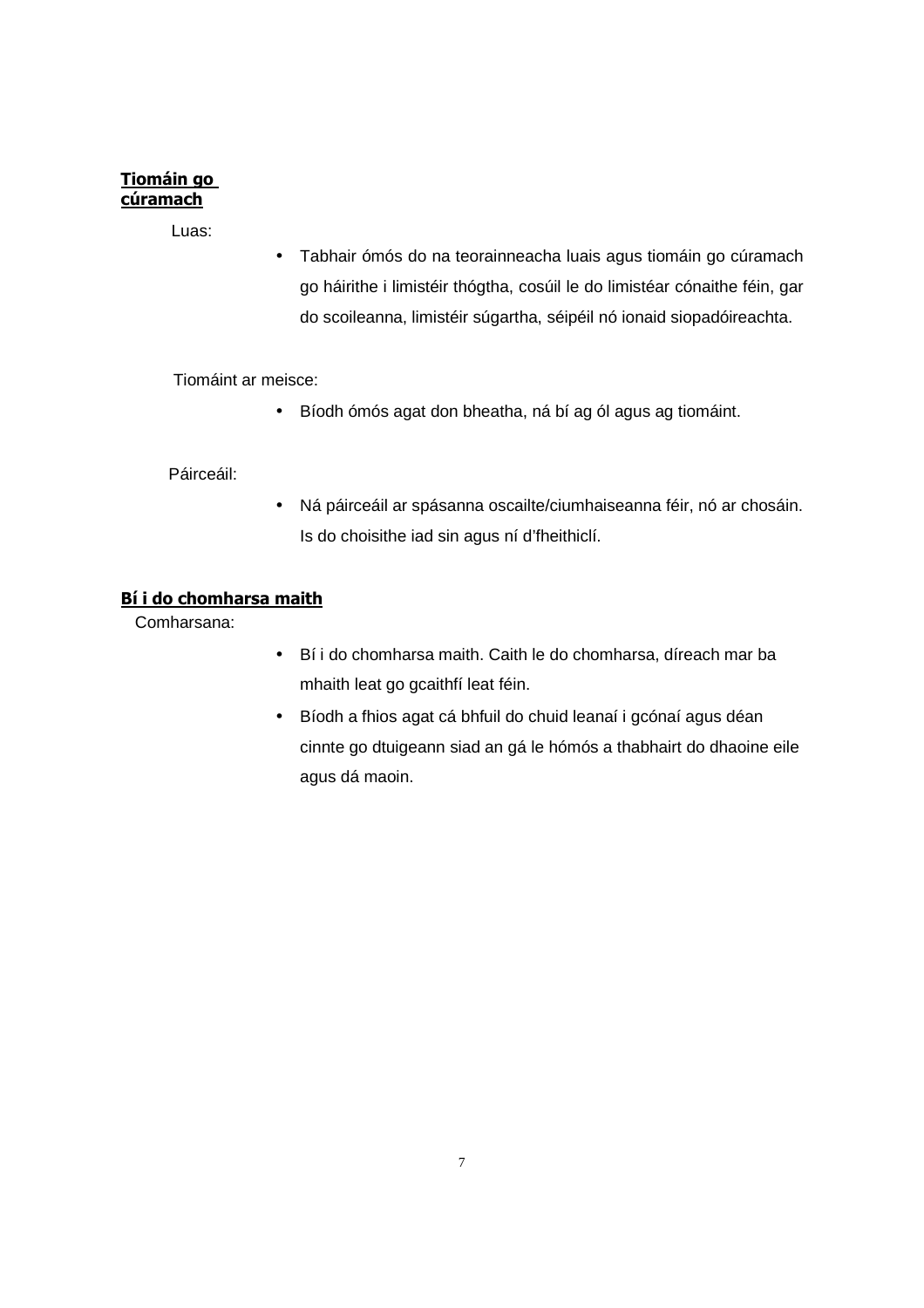• Bíodh d'áit chónaithe ina áit níos fearr mar gheall ortsa. Bí páirteach agus déan do chion i saol do phobail.

Tithíocht Shóisialta:

- Bí fírinneach faoi chúinsí do theaghlaigh agus cúinsí tithíochta nuair atá iarratas á dhéanamh agat ar thithíocht shóisialta.
- Inis dúinn faoi aon athruithe a tharlaíonn i do theaghlach nó i gcúrsaí tithíochta.
- Íoc do chíos in am agus má bhíonn aon deacrachtaí agat inis dúinn é agus ná fág é go mbíonn sé ródhéanach ionas gur féidir linn rud éigin a dhéanamh duit.
- Bíodh aird agat ar théarmaí do chomhaontaithe tionóntachta.

# **CAD A DHÉANFAIDH TÚ MURA BHFUIL TÚ SÁSTA LENÁR SEIRBHÍS DUIT**

# **Nós imeachta maidir le Gearáin**

Is maith linn rudaí a dhéanamh ceart den chéadiarracht. Mar sin féin, ní bhíonn gach duine ceart an t-am ar fad. Má tá tú míshásta ar aon bhealach faoin gcaighdeán seirbhíse atá á chur ar fáil againn duit nó mura bhfuil tú sásta le cinntí maidir le seirbhís, táimid ag iarraidh go mbeifeá compordach faoi dhúshlán a thabhairt faoinar tharla. Mura féidir linn rudaí a chur ina gceart go tapa duit, ansin is fút féin gearán foirmiúil a dhéanamh.

Tá treoirlínte soiléire againn chun déileáil le gearáin:

- Tá sé de cheart agat gearán a dhéanamh faoinár gcuid seirbhísí agus réiteach a lorg
- Déanfaimid imscrúdú ar gach gearán ar bhealach cóir agus neamhchlaonta
- Caithfimid go rúnda le do ghearán a mhéid is féidir agus ní phléifimid é ach amháin leis an bhfoireann ábhartha más gá dóibh fios a bheith acu air
- Má dhéanann tú gearán ní bheimid gránna leat nó cosantach faoi. Tuigimid gur féidir le gearáin plé dearfach agus cabhrach a spreagadh.

# **Treoirphrionsabail maidir leis na Nósanna Imeachta Gearán**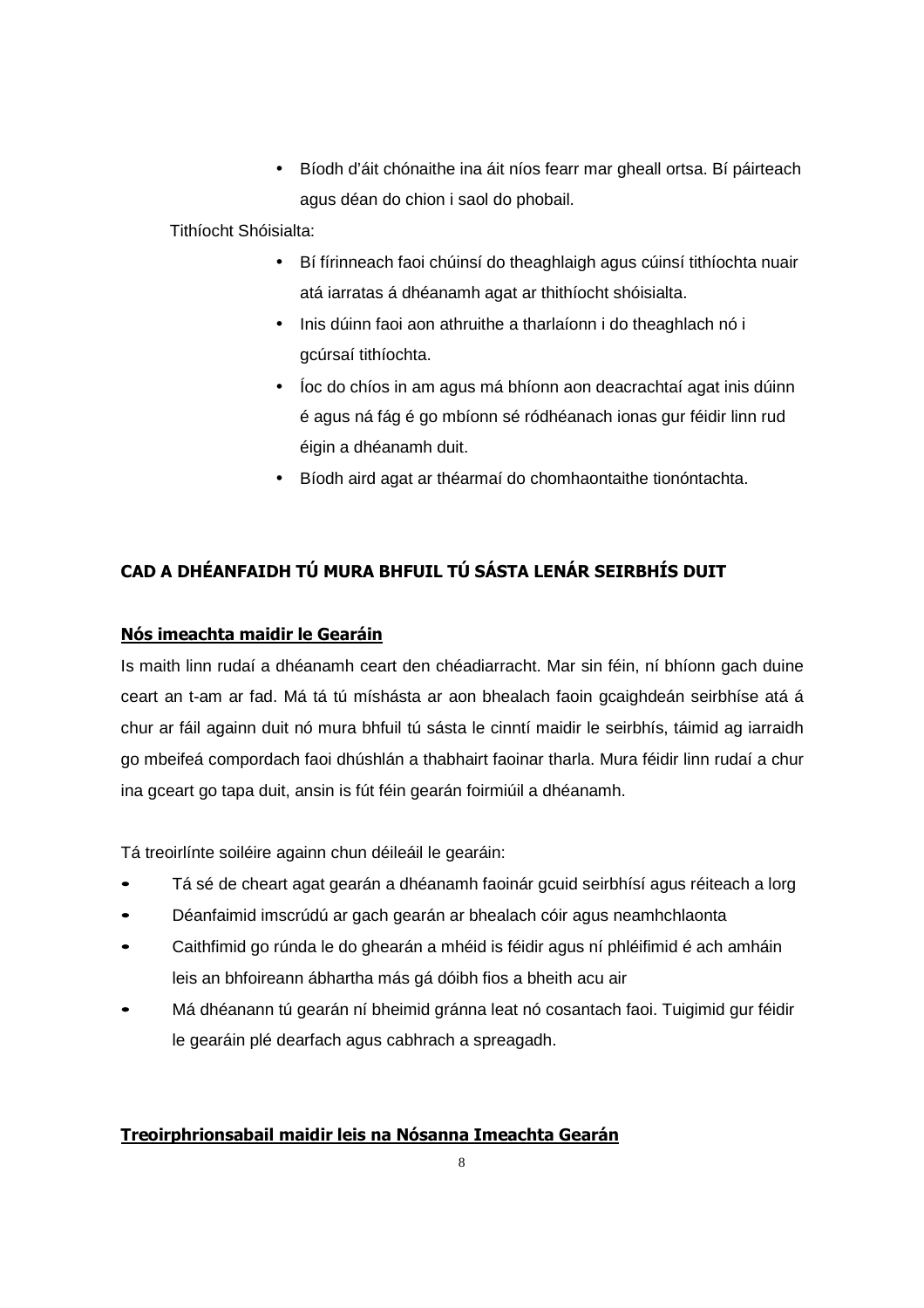Táimid ag iarraidh d'fhadhb a réiteach chomh maith agus is féidir linn agus chun do shástachta. Tá fonn orainn foghlaim ónár gcuid botúin. Tugann an córas gearán seo aiseolas luachmhar agus cuidíonn sé linn seirbhís níos fearr a chur ar fáil sa todhchaí.

#### **Láimhseáil Gearán – Céim ar Chéim**

Tá difear idir gearán foirmiúil a dhéanamh agus tuairisc a thabhairt ar fhabht. Cuir i gcás má ghlaonn tú ar an Rannóg Oibríochtaí chun poll sa bhóthar nó fabht a thuairisciú. Ní gearán é ach amháin nuair nach nglactar an gníomh ceartaitheach a gealladh.

Dá bhrí sin, is é an sainmhíniú atá againn ar "gearán" ná nuair nach dtéitear i ngleic le do mhíshástacht. Is féidir le duine a bheith míshásta leis an mbealach a soláthraímid seirbhísí nó le seirbhísí nach gcuirtear ar fáil duit a gcreideann tú go raibh tú ina dteideal.

#### **Conas gearán foirmiúil a dhéanamh**

Má thug tú tuairisc ar fhabht nó ar fhadhb do Rannóg ar leith agus má tá tú míshásta leis an bhfreagra, ba cheart duit labhairt leis an gComhordaitheoir Gearán, An Rannóg Gnóthaí Corparáideacha agus Rialachais, Comhairle Contae Fhine Gall, Halla an Chontae, Sord, Fine Gall, Co. Bhaile Átha Cliath. Tá foirm Tuairime/Ghearáin Seirbhíse ar fáil ag oifigí poiblí agus ar shuíomh gréasáin Chomhairle Contae Fhine Gall.

Admhóidh an Comhordaitheoir go bhfuair sé do ghearán laistigh de thrí lá oibre agus míneoidh sé na chéad chéimeanna eile a ghlacfar agus tabharfaidh sé ainm an bhaill foirne agus na Rannóige ábhartha den Chomhairle atá freagrach as an bhfadhb a imscrúdú. Déanfaidh an ball foirne sin staidéar ar na cáipéisí agus na comhaid go léir agus go hiondúil tabharfar fógra duit maidir leis an gcinneadh faoi do ghearán laistigh de 15 lá oibre. Mura féidir cinneadh a dhéanamh taobh istigh de 15 lá oibre, inseofar an dáta duit a bhfuiltear ag súil leis an gcinneadh deiridh.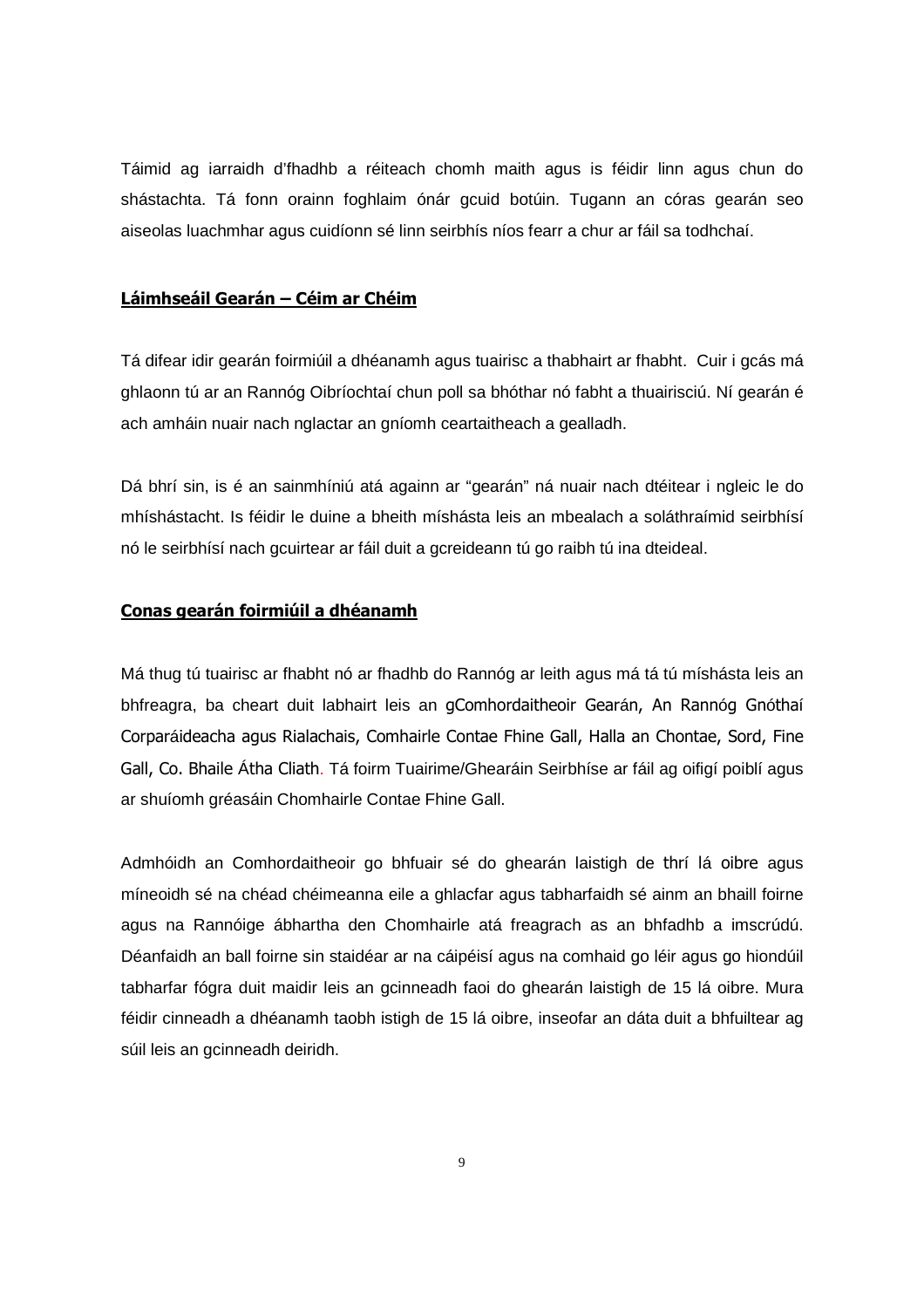Áireofar i litir an chinnidh freisin sonraí maidir leis an bpróiseas achomhairc atá ar fáil duit má tá tú míshásta leis an gcinneadh deiridh. Inseoimid duit freisin má rinneadh aon athrú ar ár gcleachtais agus nósanna imeachta mar gheall ar do ghearán.

#### **Ceart chun achomhairc**

Féadfaidh tú achomharc a dhéanamh ar ár bhfreagra ar do ghearán ar na cúiseanna seo a leanas:

- 1. Mura bhfaigheann tú freagra laistigh den tréimhse ama sonraithe (15 lá oibre) nó
- 2. Má tá tú míshásta leis an gcinneadh a rinneadh.

Ba cheart achomhairc a chur i scríbhinn chuig:

An tOifigeach Feidhmiúcháin Sinsearach, An Rannóg Gnóthaí Corparáideacha agus Rialachais Halla an Chontae, Comhairle Contae Fhine Gall Sord, Fine Gall, Contae Bhaile Átha **Cliath** Teil: 01 8905164 Ríomhphost: complaintsofficer@fingal.ie

Ba cheart duit d'achomharc a dhéanamh laistigh de ceithre seachtaine ó dhéantar cinneadh nó laistigh de ceithre seachtaine ón dáta éaga (i gcás nach bhfuair tú fógra maidir le cinneadh). Déanfaidh Oifigeach Achomharc imscrúdú ar gach achomharc. Gheobhaidh tú